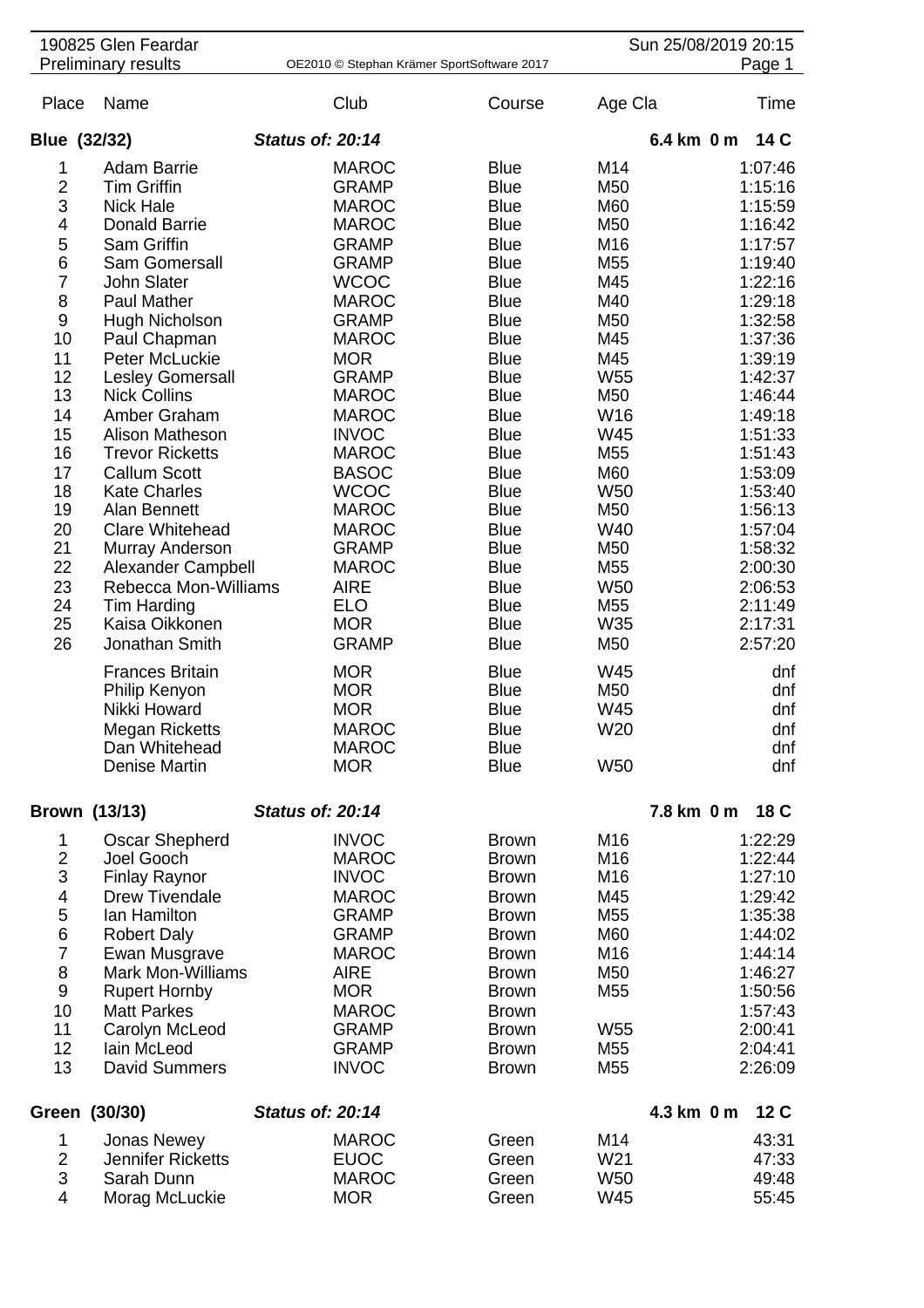|                  | 190825 Glen Feardar        |                         |                                            |                    |                 | Sun 25/08/2019 20:15 |         |
|------------------|----------------------------|-------------------------|--------------------------------------------|--------------------|-----------------|----------------------|---------|
|                  | <b>Preliminary results</b> |                         | OE2010 © Stephan Krämer SportSoftware 2017 |                    |                 |                      | Page 2  |
| Place            | Name                       |                         | Club                                       | Course             | Age Cla         |                      | Time    |
| Green (30/30)    |                            | <b>Status of: 20:14</b> |                                            |                    |                 | $4.3 \text{ km}$ 0 m | 12C     |
| 5                | Catriona Chapman           |                         | <b>MAROC</b>                               | Green              | W14             |                      | 57:12   |
| 6                | Faith Kenyon               |                         | <b>MOR</b>                                 | Green              | W14             |                      | 57:56   |
| $\overline{7}$   | Ranolph Whitehead          |                         | <b>MAROC</b>                               | Green              | M12             |                      | 58:07   |
| 8                | Pete Lawrence              |                         | <b>GRAMP</b>                               | Green              | M55             |                      | 1:00:17 |
| 9                | Greig Anderson             |                         | <b>MAROC</b>                               | Green              | M40             |                      | 1:00:37 |
| 10               | <b>Isobel Howard</b>       |                         | <b>MOR</b>                                 | Green              | W14             |                      | 1:04:55 |
|                  |                            |                         |                                            |                    |                 |                      |         |
| 11               | <b>Guy Seaman</b>          |                         | <b>INVOC</b>                               | Green              | M70             |                      | 1:05:13 |
| 12               | <b>Andy Oliver</b>         |                         | <b>MAROC</b>                               | Green              | M65             |                      | 1:08:55 |
| 13               | <b>Ewan Bennett</b>        |                         | <b>MAROC</b>                               | Green              | M14             |                      | 1:09:49 |
| 14               | Elizabeth Kenyon           |                         | <b>MOR</b>                                 | Green              | W45             |                      | 1:11:36 |
| 15               | Katja Neumann              |                         | <b>MAROC</b>                               | Green              | <b>W50</b>      |                      | 1:13:55 |
| 16               | Laura Farquharson          |                         | <b>GRAMP</b>                               | Green              | W <sub>50</sub> |                      | 1:15:09 |
| 17               | Michaela Kolistanikwva     |                         | <b>AUOC</b>                                | Green              | W21             |                      | 1:15:10 |
| 18               | Sue Barrie                 |                         | <b>MAROC</b>                               | Green              | <b>W50</b>      |                      | 1:15:43 |
| 19               | Ida Oikkonen               |                         | <b>MOR</b>                                 | Green              | W14             |                      | 1:15:48 |
| 20               | Aileen Salway              |                         | <b>MAROC</b>                               | Green              | W45             |                      | 1:17:08 |
| 21               | Norman Liley               |                         | <b>GRAMP</b>                               | Green              | M60             |                      | 1:17:09 |
| 22               | <b>Isobel Anderson</b>     |                         | <b>GRAMP</b>                               | Green              | W16             |                      | 1:18:21 |
| 23               | Rosslyn Nicholson          |                         | <b>GRAMP</b>                               | Green              | W <sub>50</sub> |                      | 1:18:41 |
|                  |                            |                         |                                            |                    |                 |                      |         |
| 24               | <b>Scott Newey</b>         |                         | <b>MAROC</b>                               | Green              | M50             |                      | 1:20:12 |
| 25               | <b>Rachel Scott</b>        |                         | <b>GRAMP</b>                               | Green              | W <sub>50</sub> |                      | 1:20:13 |
| 26               | <b>Caroline Hornby</b>     |                         | <b>MOR</b>                                 | Green              | W <sub>55</sub> |                      | 1:22:11 |
| 27               | David Esson                |                         | <b>GRAMP</b>                               | Green              | M40             |                      | 1:22:54 |
| 28               | Christopher Milligan       |                         | <b>MAROC</b>                               | Green              | M18             |                      | 1:25:46 |
| 29               | Lucie Hamplova             |                         | <b>AUOC</b>                                | Green              | W21             |                      | 1:52:49 |
| 30               | <b>Hilary Scott</b>        |                         | <b>BASOC</b>                               | Green              | W65             |                      | 2:06:03 |
|                  | Light Green (16/16)        | <b>Status of: 20:14</b> |                                            |                    |                 | 3.6 km 0 m           | 9 C     |
| 1                | Anna Bichard               |                         | <b>MAROC</b>                               | Light Green        | W50             |                      | 51:28   |
| 2                |                            |                         | MAROC                                      |                    | W55             |                      | 54:02   |
|                  | Caz Dudley                 |                         |                                            | Light Green        | M70             |                      |         |
| 3                | <b>Peter Craig</b>         |                         | <b>MAROC</b>                               | Light Green        |                 |                      | 56:36   |
| 4                | Morven Farquharson         |                         | <b>GRAMP</b>                               | <b>Light Green</b> | W14             |                      | 57:32   |
| 5                | Kate McLuckie              |                         | <b>MOR</b>                                 | Light Green        | W12             |                      | 58:00   |
| 6                | Oonagh Grassie             |                         | <b>GRAMP</b>                               | <b>Light Green</b> | W60             |                      | 1:00:37 |
| $\overline{7}$   | Kirsty Farquharson         |                         | <b>GRAMP</b>                               | Light Green        | W14             |                      | 1:03:41 |
| 8                | Yann Newey                 |                         | <b>MAROC</b>                               | Light Green        | M12             |                      | 1:05:04 |
| $\boldsymbol{9}$ | Michael Forsyth            |                         | <b>GRAMP</b>                               | Light Green        | M70             |                      | 1:09:05 |
| 10               | Beryl Seaman               |                         | <b>INVOC</b>                               | Light Green        | <b>W65</b>      |                      | 1:17:44 |
| 11               | Moira Laws                 |                         | <b>TAY</b>                                 | Light Green        | <b>W75</b>      |                      | 1:23:53 |
| 12               | Carol Jackson              |                         | <b>GRAMP</b>                               | Light Green        | <b>W55</b>      |                      | 1:24:09 |
| 13               | Genevieve Jones            |                         | <b>MAROC</b>                               | Light Green        | W65             |                      | 1:25:16 |
| 14               | Jacqui Chapman             |                         | <b>MAROC</b>                               | Light Green        | W45             |                      | 1:39:04 |
|                  | Fergus Kenyon              |                         | <b>MOR</b>                                 | Light Green        | M12             |                      | mp      |
|                  | Patricia Graham            |                         | <b>MAROC</b>                               | Light Green        | <b>W50</b>      |                      | dnf     |
| Orange (8/8)     |                            | <b>Status of: 20:14</b> |                                            |                    |                 | 2.6 km 0 m           | 10C     |
| 1                | <b>Chris Redmond</b>       |                         | <b>MAROC</b>                               | Orange             |                 |                      | 28:08   |
| $\overline{2}$   | <b>Scarlett Britain</b>    |                         | <b>MOR</b>                                 | Orange             | W12             |                      | 44:54   |
| 3                | <b>Ruth Gooch</b>          |                         | <b>MAROC</b>                               | Orange             | W12             |                      | 48:25   |
| 4                | <b>Mette Cormack</b>       |                         | <b>MAROC</b>                               | Orange             | W40             |                      | 51:36   |
| 5                | Sophie Howard              |                         | <b>MOR</b>                                 | Orange             | W12             |                      | 53:18   |
| $\,$ 6 $\,$      | Lewis Dunbar               |                         | <b>MAROC</b>                               | Orange             | M14             |                      | 1:10:01 |
| $\overline{7}$   | <b>Connor Whitelaw</b>     |                         | GRAMP                                      | Orange             |                 |                      | 1:18:25 |